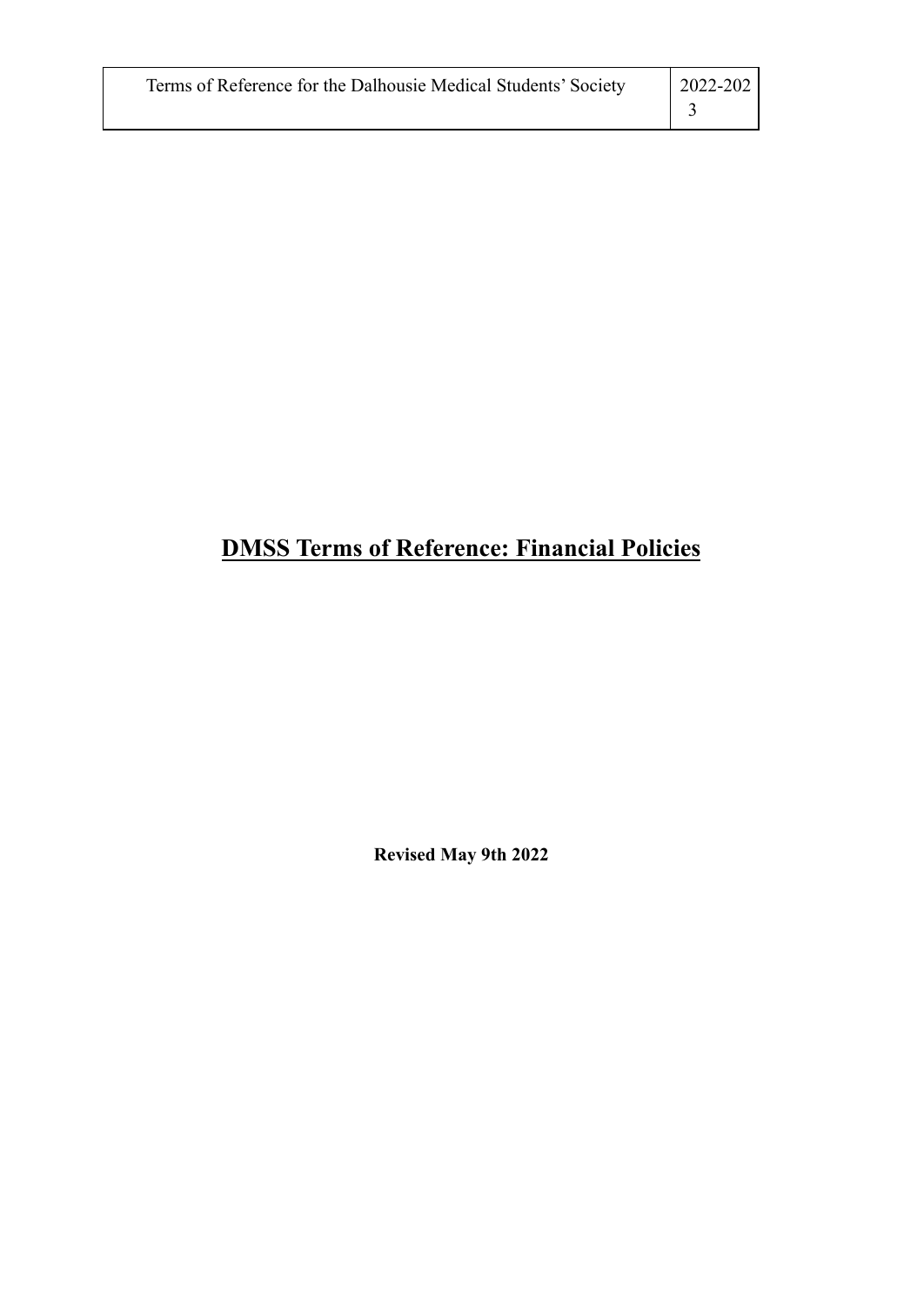#### **SECTION 1: PURPOSE**

- a. To ensure responsible planning, management, and reporting of Dalhousie Medical Students' Society (DMSS) finances.
- b. To ensure appropriate oversight of the financial matters of the DMSS.

## **SECTION 2: ACCOUNTING POLICIES & PROCEDURES**

- a. Fiscal Year End
	- i. The DMSS fiscal year shall end August 1st of each calendar year.
- b. Basis of Accounting
	- i. VP Finance shall record all transactions on the cash basis of accounting whereby revenue is recognized when cash is received and expenses are identified when cash is disbursed.
- c. Transactions
	- i. Transactions shall be recorded by the VP Finance in a protected Excel document accessible to the following DMSS Executive members:
		- 1. President
		- 2. VP Finance
		- 3. VP Internal
- d. Account Reconciliations
	- i. The VP Finance shall reconcile all DMSS accounts each month. These include, but are not limited to:
		- 1. Scotiabank accounts
		- 2. Other online transaction accounts
	- ii. The VP Finance and President shall meet monthly, one week prior to every DMSS meeting, to review account reconciliations and discuss outstanding transactions.
		- 1. Both the VP Finance and President will sign off on the reconciliation for the given month.
- e. Recordkeeping
	- i. All books and records of the DMSS shall be maintained online and at the office of the DMSS.
	- ii. Any books or records of DMSS may be inspected by any active member, or a designate determined by the President and VP Finance, at the aforementioned office of DMSS upon that member giving reasonable notice to the VP Communications or VP Finance.

# **SECTION 3: INTERNAL CONTROLS**

- a. Conflict of Interest
	- i. A conflict of interest, in fact or appearance, shall be disclosed to DMSS promptly.
		- 1. After disclosure, the DMSS signing officers shall review the conflict of interest and ensure the individual recuses themselves from the transaction, if necessary.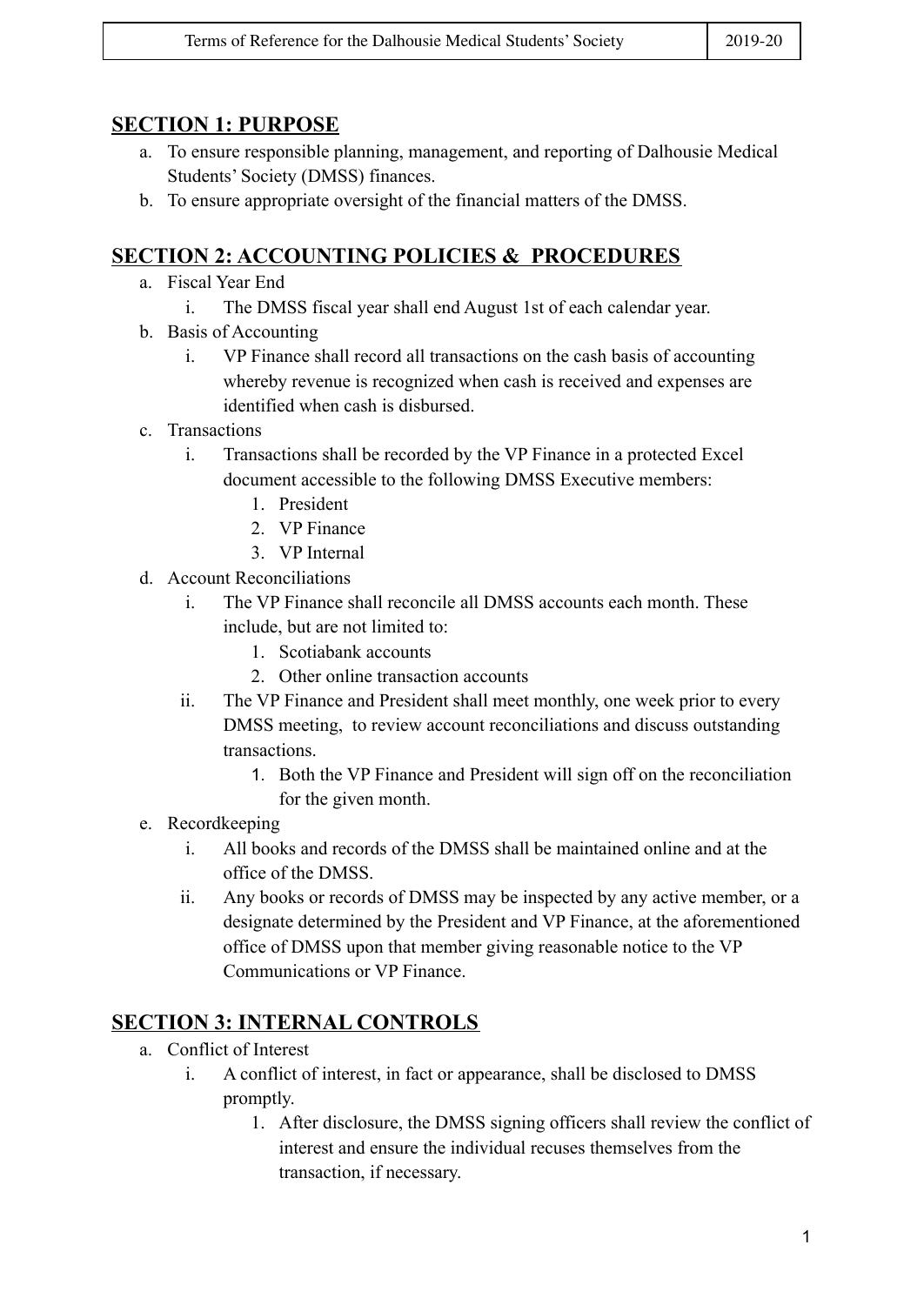- b. Segregation of Duties
	- i. Financial duties shall be distributed among multiple DMSS members to ensure protection or error.
		- 1. Distribution of duties are highlighted in the DMSS Constitution and Terms of Reference: Roles & Responsibilities.
- c. Signing Authority
	- i. The signing officers of the DMSS shall hold the following positions on the Executive:
		- 1. President
		- 2. VP Finance
		- 3. VP Internal
	- ii. All cheques and electronic funds transfers are to be co-signed by two of the following members:
		- 1. VP Finance
		- 2. President
		- 3. VP Internal
	- iii. Should the payee be one of the three members with signing authority, as described above, the cheque(s) or electronic funds transfer(s) must be co-signed by the other two members.
		- 1. Signing authority shall be handed over to the incoming officers no later than two (2) weeks into the fiscal year (August 1st, annually).

## **SECTION 4: FINANCIAL PLANNING & REPORTING**

- a. Budgeting Process
	- i. The VP Finance shall submit a proposed budget to the Council for the current fiscal year.
	- ii. The Council shall review, amend as necessary, and approve the proposed budget by the end of October of that year.
- b. Internal Financial Reports
	- i. Shall be able to produce a statement on request of Council or General Meeting, showing the assets, liabilities and financial condition of the DMSS.
- c. Audit
	- i. An annual audit is performed by the Dalhousie Student Union (DSU) on the DMSS accounts as outlined by the DSU Constitution.
	- ii. An internal audit shall be performed monthly.
		- 1. A random sample of ten (10) percent of financial transactions of the DMSS shall be audited on a monthly basis. Transaction to be audited include, but are not limited to:
			- a. Cheques
			- b. Money orders
			- c. Electronic funds transfers
			- d. Outgoing reimbursements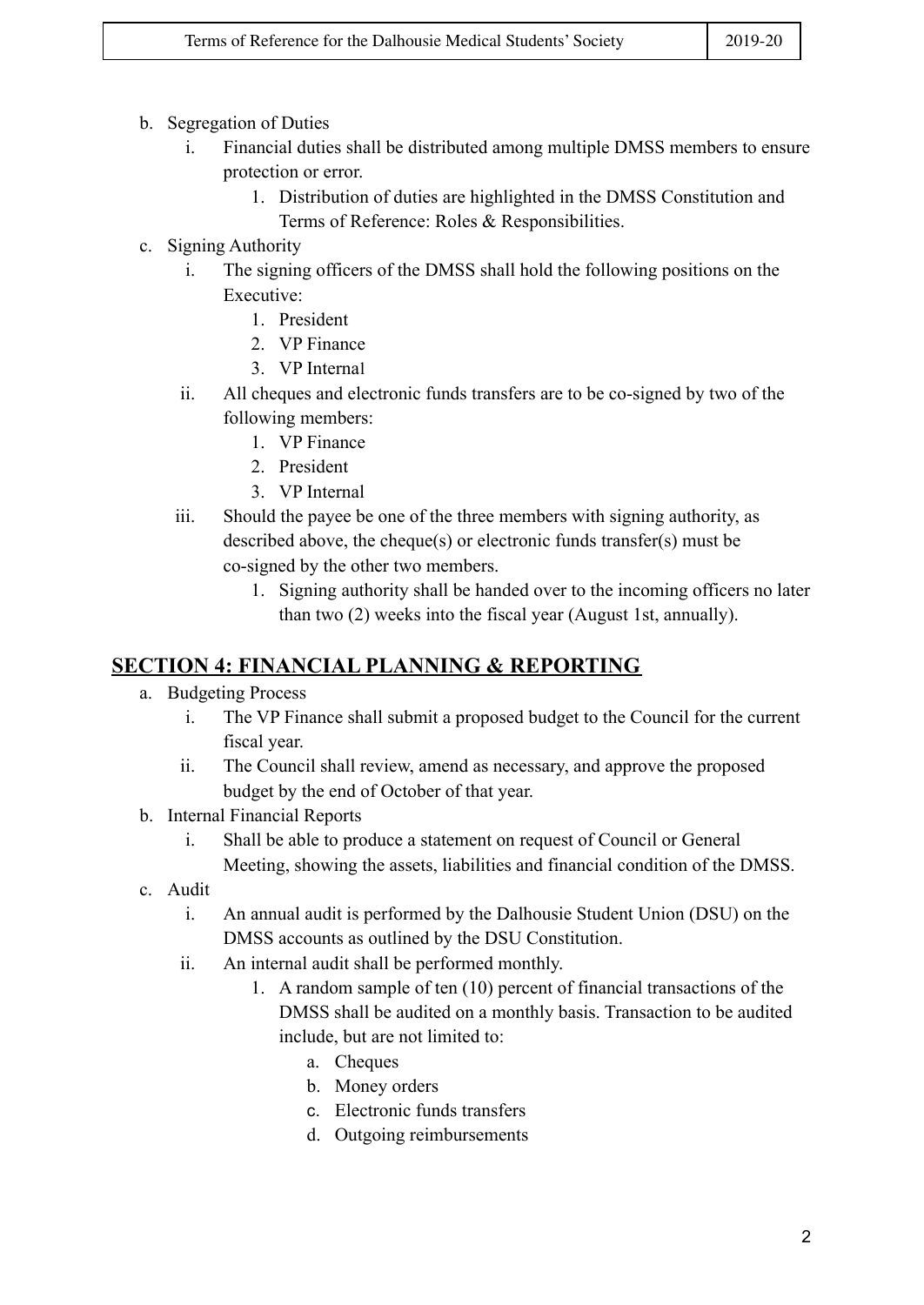2. The auditing shall be completed on a bi-monthly basis by the President or the VP Internal on alternating months.

#### **SECTION 5: REVENUES & ACCOUNTS RECEIVABLE**

- a. Sponsorships
	- i. The VP Finance and VP Communications shall determine DMSS fundraising goals for the Council with the aim of establishing strategic sponsorship agreements with third-party organizations.
	- ii. Receipt of sponsorship shall be confirmed by the VP Finance and communicated to all parties involved.
- b. Cash Receipt
	- i. In the event that a student collects cash to be deposited in the DMSS account, they must notify all three (3) signing officers that cash needs to be deposited by the VP Finance.
	- ii. Two (2) of the three (3) signing officers, along with the student that collected the cash, must be present when the cash is transferred.
		- 1. When transferred, the cash shall be counted with all parties present.
	- iii. The two (2) signing officers present must confirm the receipt of cash by creating an electronic record which notes the time, date, and amount received.
- c. Deposits
	- i. The VP Finance shall deposit all cash,cheques, and electronic funds transfers received in the DMSS bank account within 14 days of receipt.
	- ii. The VP Finance and President will review deposits monthly, one week prior to every DMSS meeting, when reviewing reconciliations for the given month.

# **SECTION 6: EXPENSES & ACCOUNTS PAYABLE**

- a. Invoice Approval
	- i. VP finance shall verify invoices have been approved by the Council prior to payment.
- b. Bank Card
	- i. The DMSS's bank card shall be held by the VP Finance.
	- ii. All purchases made on the bank card must have prior DMSS approval.
- c. Expense Reimbursements
	- i. To be eligible for reimbursement, a student must present the DMSS with an invoice or receipt.
		- 1. This includes the disbursement of funds for class budgets at the start of the academic year.
	- ii. To apply for reimbursement, students shall complete an online form which details the following information:
		- 1. Payee name
		- 2. Reimbursement amount requested
		- 3. Approval of expenditure (*e.g.* council member name, meeting date)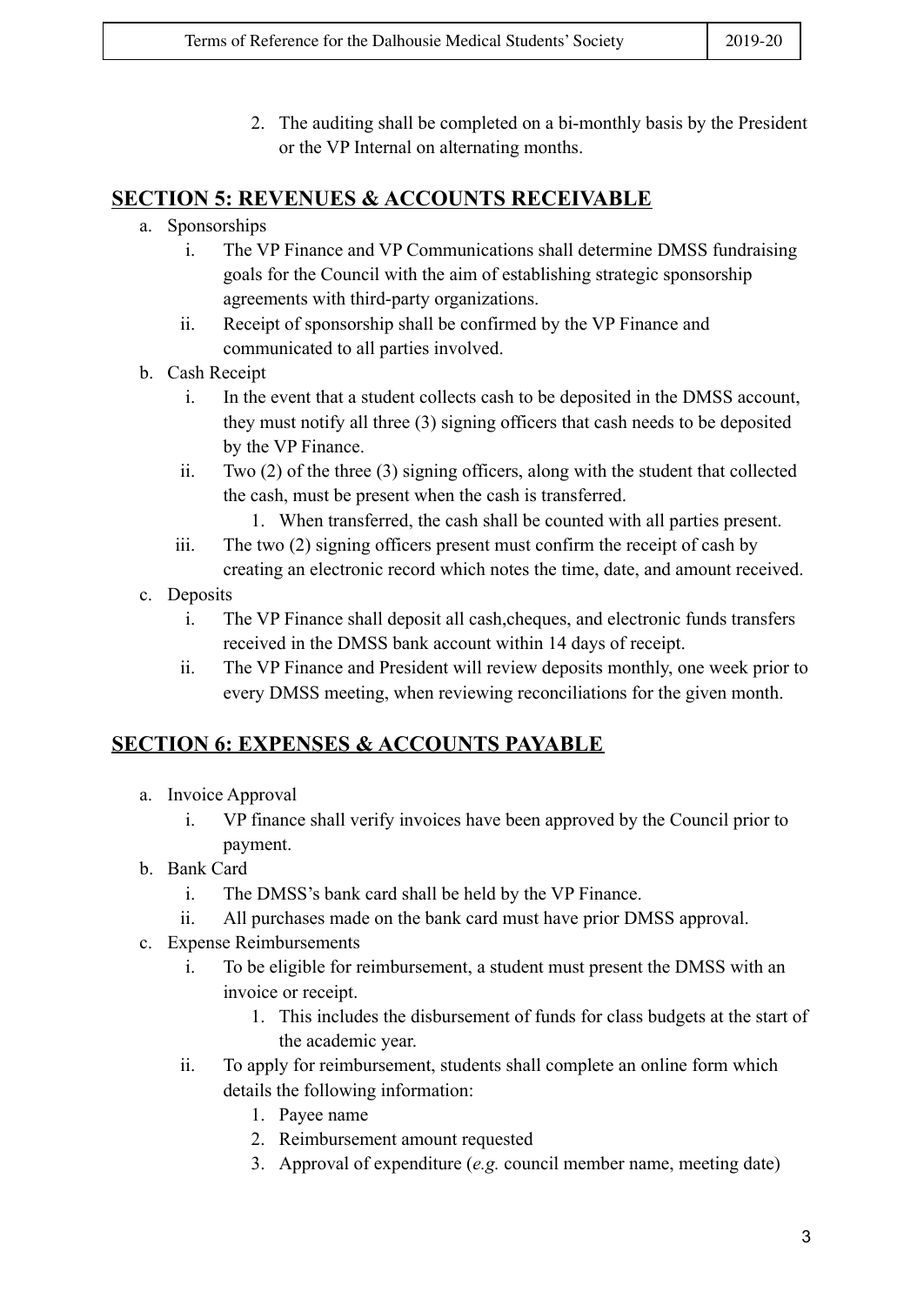- 4. Description of purchase
- 5. Reason for purchase
- 6. Date of transaction
- 7. Vendor (if applicable)
- 8. Location (if applicable)
- 9. Associated interest group (if applicable)
- 10. Title within the interest group (if applicable)
- iii. The President will have access to reimbursement requests and monitor the records monthly.
- d. Payments and Disbursements
	- i. The VP Finance shall confirm DMSS approval prior to the distribution of funds.
		- 1. Reimbursement requests less than or equal to one hundred dollars (\$100.00), for which prior DMSS approval has not been received, can be approved by the signing officers.
		- 2. All expenditures over one hundred dollars (\$100.00) not previously budgeted for or included in the Constitution must be authorized by a meeting of the DMSS Executive.
	- ii. The membership fees shall be paid annually to the Dalhousie Student Accounts at the time of registration.
		- 1. The membership fee may be changed only by a referendum, in accordance with Article IX.
	- iii. Payment of all bills shall be by cheque or electronic funds transfer.
		- 1. Each cheque or electronic funds transfer shall be addressed to a payee prior to authorization by the signing officers.
		- 2. Electronic funds transfer must not exceed one hundred dollars (\$100.00) per recipient and five hundred dollars (\$500.00) in a week.
			- a. Transfers must be sent to a Dalhousie email address so the recipient can be verified.
			- b. Transfer details must be sent to DMSS Signing Officers prior to execution.
		- 3. Cheques and electronic transfers shall be numbered in sequential order and accounted for in the financial records.

## **SECTION 7: ASSET MANAGEMENT**

- a. Capital Equipment
	- i. A capital account containing thirty thousand dollars (\$30,000.00) is to be kept in suitable long-term investment vehicles that permits liquidation with no greater than a one-month notice.
	- ii. This money is the capital of the DMSS and is not to be spent unless approved at a General Meeting.
	- iii. Interest from this account will be reinvested in the capital account unless otherwise decided by the Executive Council at an Executive meeting.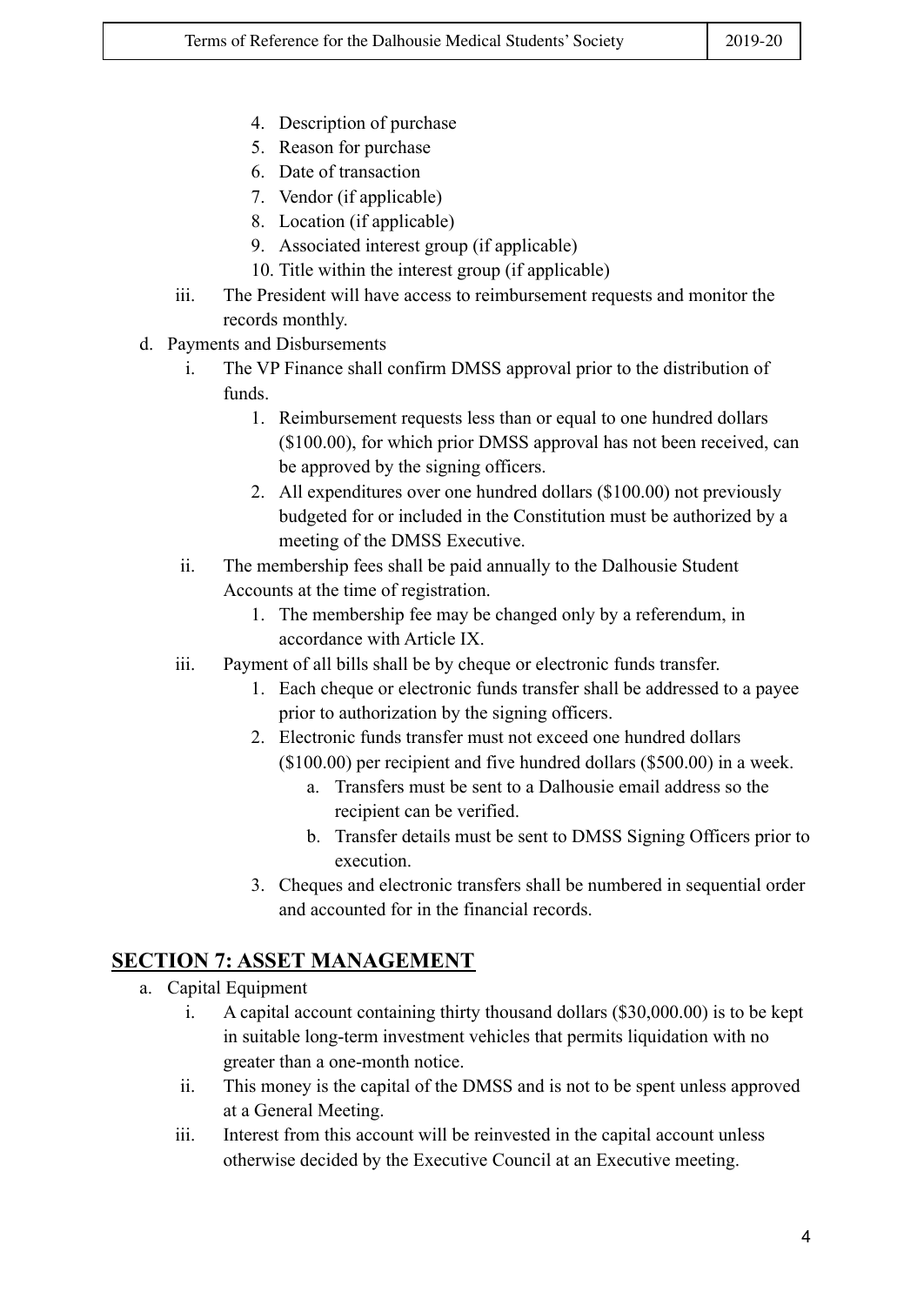#### **SECTION 8: SPECIFIC FUNDS**

- a. Class Council Grants
	- iv. Each of the first, second, third and fourth year classes will receive a grant of at least ten percent (10%) of the annual DMSS membership fees (less CFMS fees) to cover expenses of the year's activities.
- b. President's Fund
	- i. A portion of the budget annually will be earmarked as the "President's Fund".
	- ii. This fund will be no less than 5% of the the proposed for the given fiscal year.
	- iii. The primary aims of the fund are:
		- i. to provide flexibility to fund new and unanticipated initiatives and projects as they arise, AND
		- ii. to provide additional funding in the case of overspending, so as to encourage full spending of other line items in the budget.
	- iv. Spending less than or equal to five hundred dollars (\$500.00) from within the fund can be done at the discretion of the President, with approval from two members of the Executive (excluding the VP Finance).
	- v. All expenditures over five hundred dollars (\$500.00) from within the fund must be authorized by a meeting of the DMSS Executive.
	- vi. The President will be responsible to keep an up-to-date record of expenditures from this fund, and present a report of spending at the Annual General Meeting.
- c. Support Fund for Unmatched Students
	- i. A portion of the budget annually will be earmarked as the "Support Fund for Unmatched Students"
	- ii. This fund will be no less than \$1500 of the proposed budget for the given fiscal year.
	- iii. If required, after the first iteration of the match a motion will be put forth to council to ensure a minimum \$200 is awarded to each student.
	- iv. The aim of the fund is to support students who are unmatched following the first iteration of the R1 match, who are entering the second round of the match.
	- v. Procedure:
		- i. Immediately following the results of the first match, the President will reach out to the Med4 co-Presidents and Office Student Affairs to notify them of the Unmatched Fund.
		- ii. Students eligible for support under the Fund will be students who entered the first round of the R1 match, did not match to a program, and are entering the second round of the match in the same academic year.
		- iii. Names will be provided to the President and the VP Finance directly by the students, or by the class presidents or Student Affairs office with the consent of the students.